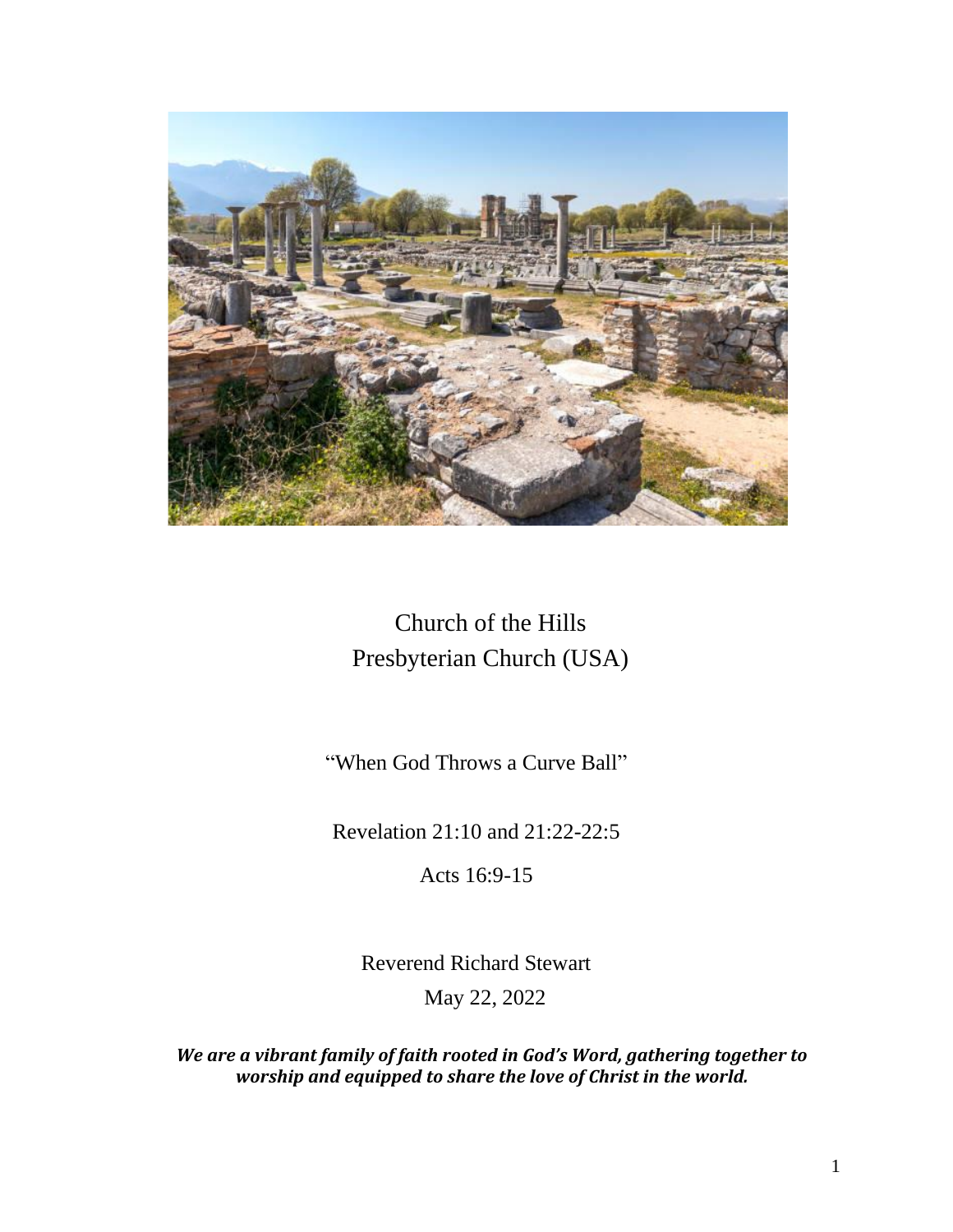| Welcome                 |                                                                                                                                                                                                                                               | Jill Green                    |
|-------------------------|-----------------------------------------------------------------------------------------------------------------------------------------------------------------------------------------------------------------------------------------------|-------------------------------|
| <b>Music Meditation</b> |                                                                                                                                                                                                                                               | Hanna Wo                      |
| ** Call to Worship      |                                                                                                                                                                                                                                               | Jill Green                    |
|                         | Leader: God's goodness is breaking into the world.                                                                                                                                                                                            |                               |
|                         | People: We do not expect the Spirit's movement.                                                                                                                                                                                               |                               |
|                         | Leader: God gathers in those we judged to be outsiders.                                                                                                                                                                                       |                               |
|                         | People: We witness this in-breaking as healing, wholeness, restoration, and peace.                                                                                                                                                            |                               |
| **Opening Hymn          | "O Day of Rest and Gladness"                                                                                                                                                                                                                  | Purple Hymnal $393$ (v. 1, 3) |
|                         | O day of rest and gladness, O day of joy and light,<br>O balm for care and sadness most beautiful, most bright;<br>on you, the high and lowly, through ages joined in tune,<br>sing "Holy; holy, holy" to the great God triune.               |                               |
|                         | On you, God's people, meeting, the Holy Scripture hear,<br>Christ's living presence greeting, through bread and wine made near.<br>New graces ever gaining from this our day of rest,<br>we reach the rest remaining to spirits of the blest. |                               |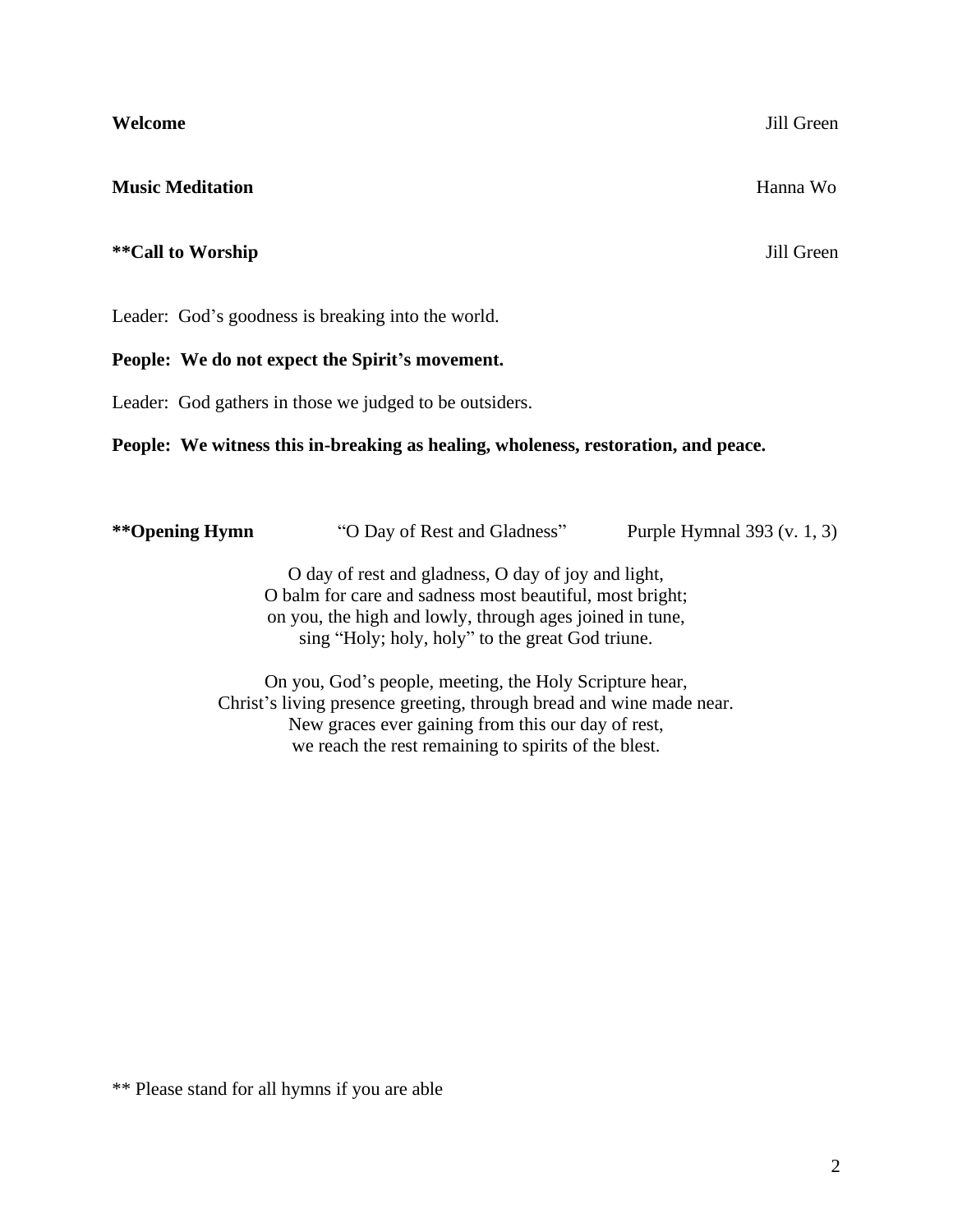#### **Invitation to Confession** Jill Green

Leader: Please approach the throne of grace with me.

**All: We cannot earn God's grace or favor. It comes to us, not as something owed, but as a gift freely given. Confident in God's love for us, we confess our sins in faith.** 

### **Returning to the Lord through Confession** Jill Green

Leader: We are a people living in sin.

#### **People: We are a people in need of God's vision, praying for our eyes to be opened.**

Leader: We are a people in need of God's reversal, praying for our hearts to be softened.

#### **People: We are a people in need of God's reconciliation, praying that our faces might be illumined by God's presence.**

Leader: Let us claim our need of God, confessing our sin together.

**People: Gracious God, we equate our judgment with your judgment, and often consider our ways to be your ways. We define peace as the absence of disruption, holding our comfort as your aim and thinking our preferences reflect your way.** 

Leader: Too often we act as if we are your authoritative witnesses, believing our worldview corresponds with your vision, and that our narrative contains your hope for the future.

**All: O God, dislodge us from our sinful assumptions. Forgive our selfish views. Correct us with your truth and teach us by your Spirit. We surrender to You the sins that separate us from You and one another during this time of silence (Silence).** 

Leader: This we pray in the name of our Lord and Savior, Jesus Christ. Amen.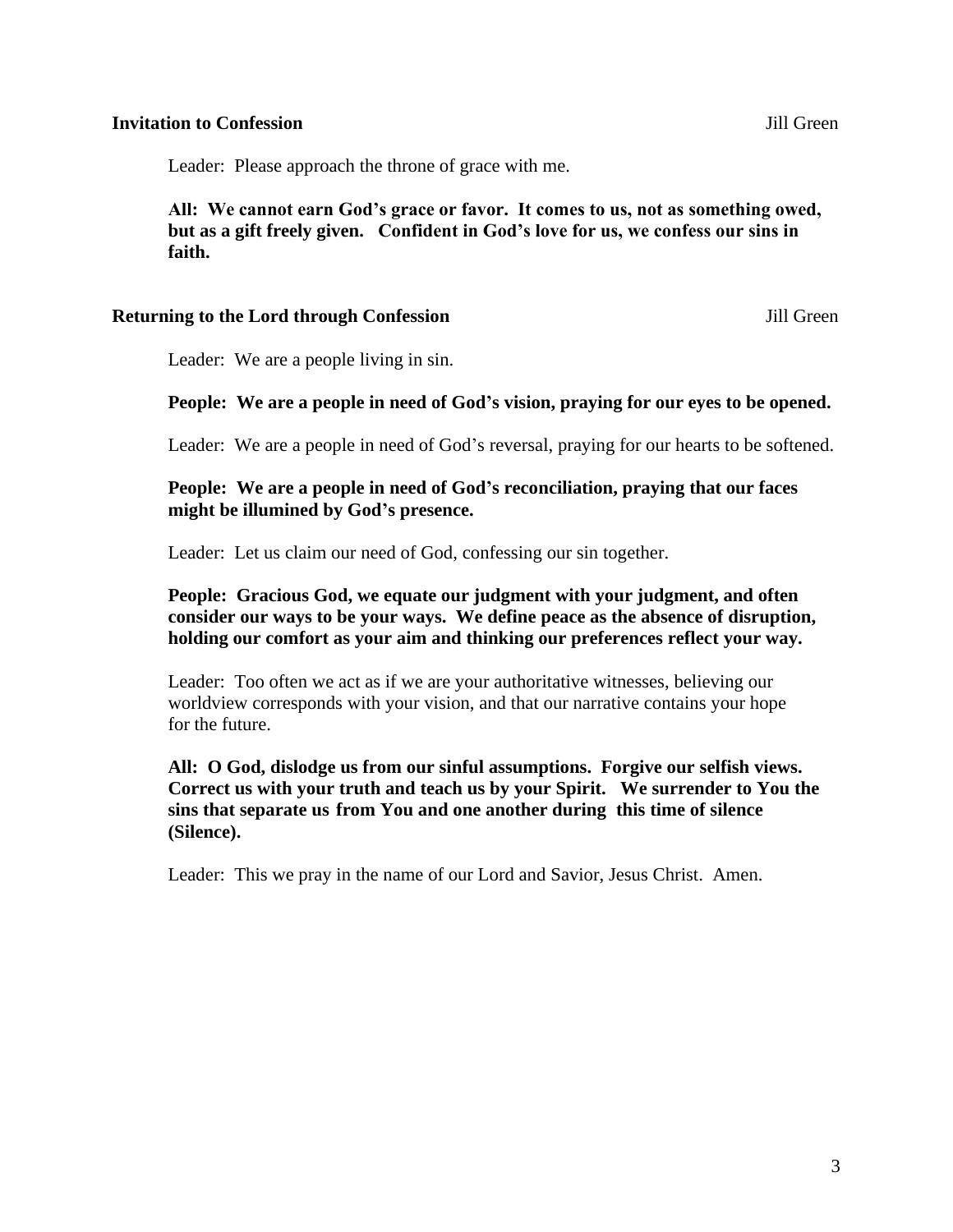#### **Declaration of Forgiveness and the Peace of Christ** Jill Green

Leader: It is the Lord who opens eyes to see.

#### **People: It is the Lord who softens hearts to hear.**

Leader: It is the Lord who returns us to God's presence. Peace, peace, peace – you are loved. You are enough. You belong. In Jesus Christ you are restored.

#### **People: Thanks be to our God forever and ever. Amen.**

Leader: The Peace of Christ be with those gathered here and those watching from home.

#### **People: And, also with you.**

Leader: Share the Peace of Christ with one another with a simple nod and wave.

 **\*\*Response to Forgiveness "**Alleluia, Alleluia! Give Thanks" Purple Hymnal 240 (v. 1)

#### **(Refrain)**

#### **Alleluia, alleluia! Give thanks to the risen Lord. Alleluia, alleluia! Give praise to his name.**

Jesus is Lord of all the earth. He is the King of creation.

## **(Refrain)**

#### **Prayer for Illumination** *Jill Green*

Leader: Please join me in the Prayer for Illumination.

**All: God of mercy, you promised never to break your covenant with us. Amid all the changing words of our generation, speak your eternal word that does not change. Then may we respond to your gracious promises with faithful, and obedient lives; through our Lord Jesus Christ. Amen.** 

4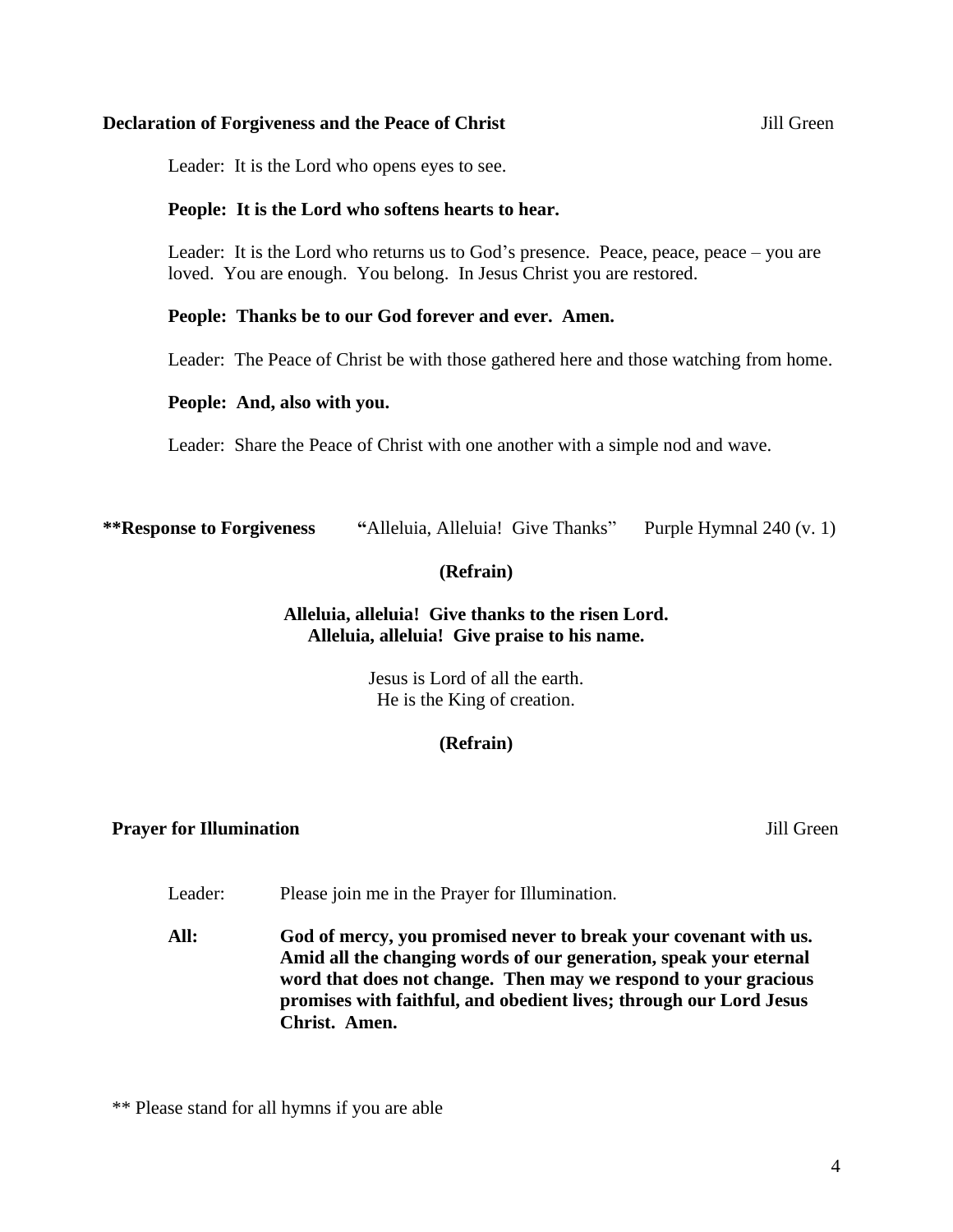And in the spirit he carried me away to a great, high mountain and showed me the holy city of Jerusalem coming down out of heaven from God.

I saw no temple in the city, for its temple is the Lord God the Almighty and the Lamb. And the city has no need of sun or moon to shine on it, for the glory of God is its light, and its lamp is the Lamb. The nations will walk by its light, and the kings of the earth will bring their glory into it. Its gates will never be shut by day – and there will be no night there. People will bring into it the glory and the honor of the nations. But nothing unclean will enter it, nor anyone who practices abomination or falsehood, but only those who are written in the Lamb's book of life.

Then the angels showed me the river of the water of life, bright as crystal, flowing from the throne of God and of the Lamb through the middle of the street of the city. On either side of the river is the tree of life with its twelve kinds of fruit, producing its fruit each month; and the leaves of the tree are for the healing of the nations. Nothing accursed will be found there any more. But the throne of God and of the Lamb will be in it, and his servants will worship him; they will see his face, and his name will be on their foreheads. And there will be no more night; they need no light of lamp or sun, for the Lord God will be their light, and they will reign forever and ever.

#### **New Testament Reading** Acts 16:9-15 Jill Green

During the night Paul had a vision: there stood a man of Macedonia pleading with him and saying, "Come over to Macedonia and help us." When he had seen the vison, we immediately tried to cross over to Macedonia, being convinced that God had called us to proclaim the good news to them.

We set sail from Troas and took a straight course to Samothrace, the following day to Neapolis, and from there to Philippi, which is a leading city of the district of Macedonia and a Roman colony. We remained in this city for some days. On the sabbath day we went outside the gate by the river, where we supposed there was a place of prayer; and we sat down and spoke to the women who had gathered there. A certain woman named Lydia, a worshiper of God, was listening to us; she was from the city of Thyatira and a dealer in purple cloth. The Lord opened her heart to listen eagerly to what was said by Paul. When she and her household were baptized, she urged us, saying, "If you have judged me to be faithful to the Lord, come and stay at my home." And she prevailed upon us.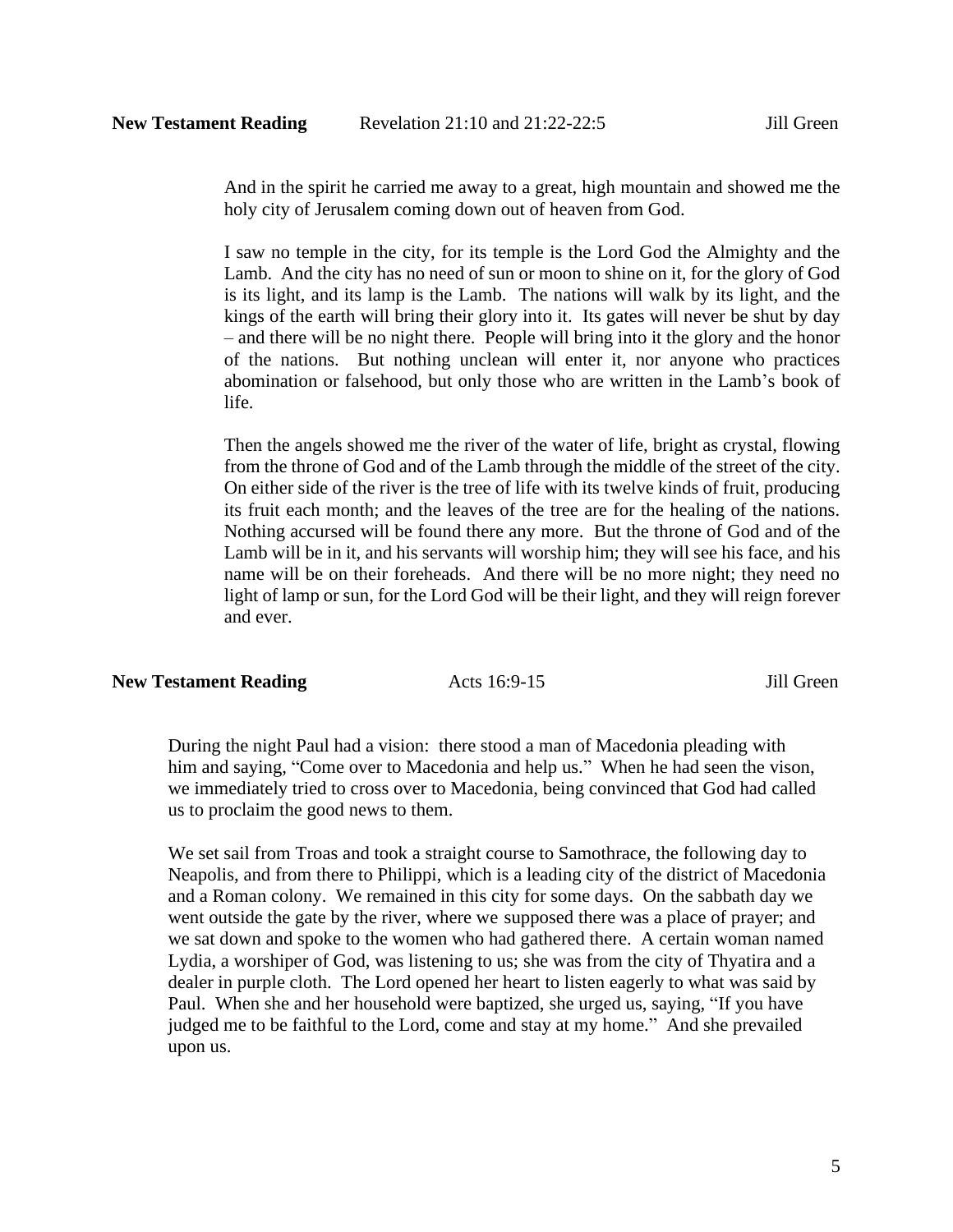**Ministry of Music • The "Keep Your Lamps" Purple Hymnal 350** Performed by the Chancel Choir

Keep your lamps trimmed and burning; keep your lamps trimmed and burning; keep your lamps trimmed and burning, for the time is drawing nigh.

#### **(Refrain)**

#### **Sisters, don't grow weary; brothers, don't grow weary; children, don't grow weary, for the time is drawing nigh.**

It's our faith makes us happy; it's our faith makes us happy; it's our faith makes us happy, for the time is drawing nigh.

#### **(Refrain)**

We are climbing Jacob's ladder; we are climbing Jacob's ladder; we are climbing Jacob's ladder, for the time is drawing nigh.

#### **(Refrain)**

Every round goes higher, higher; every round goes higher, higher; every round goes higher, higher, for the time is drawing nigh.

#### **(Refrain)**

**Sermon** "When God Throws a Curve Ball" Rev. Rich Stewart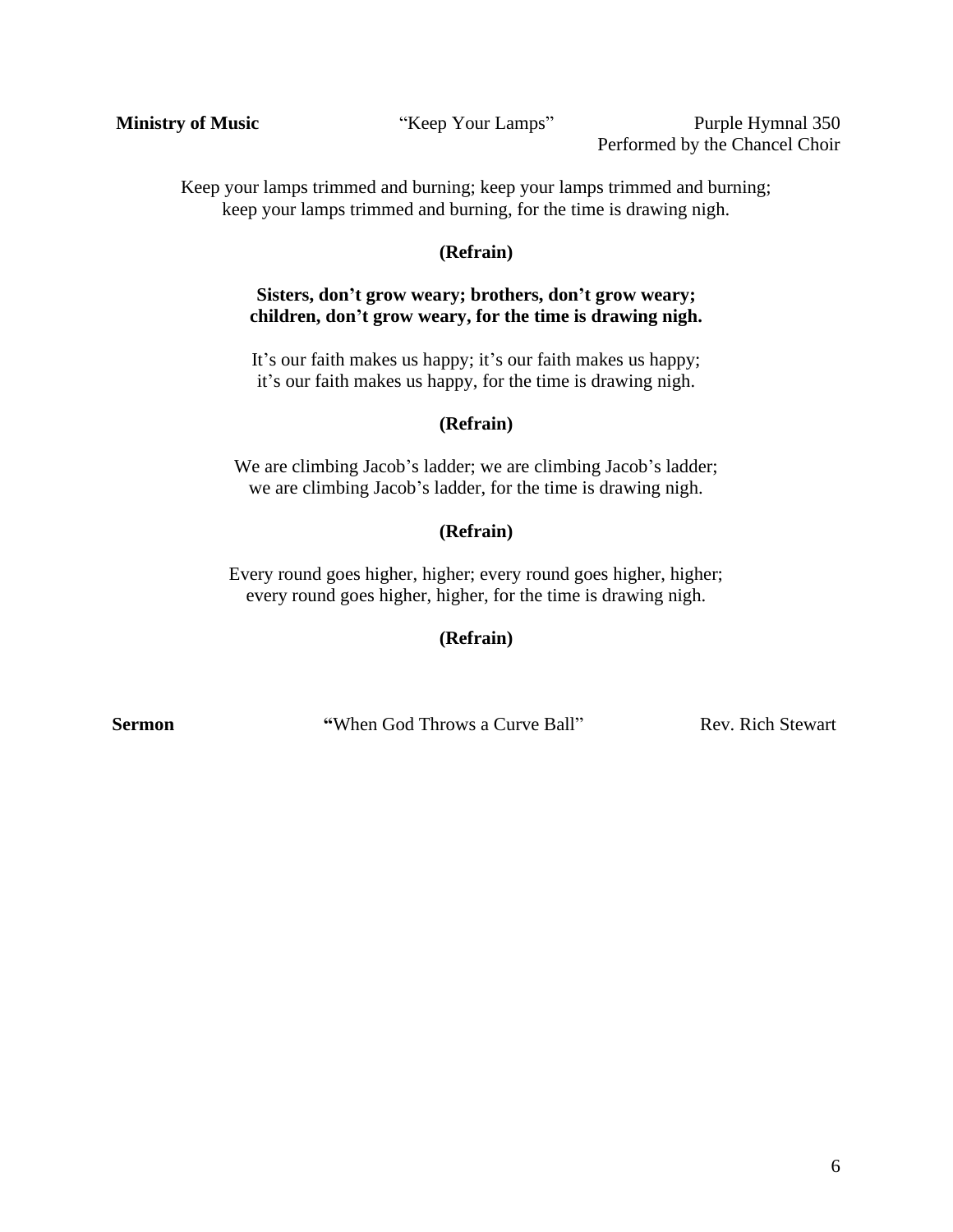7

#### **\*\*Response to Sermon "**They'll Know We Are Christians By Our Love" Purple Hymnal 300 (v. 2, 3)

We are one in the Spirit; we are one in the Lord; We are one in the Spirit; we are one in the Lord, And we pray that all unity may one day be restored:

### **(Refrain)**

#### **And they'll know we are Christians by our love, by our love; yes, they'll know we are Christians by our love.**

We will work with each other; we will work side by side; we will work with each other; we will work side by side, and we'll guard human dignity and save human pride:

#### **(Refrain)**

#### **Invitation to the Offering and Prayer of Dedication** Rev. Rich Stewart

**\*\*Doxology** "Take My Life" Purple Hymnal 697 (v. 4)

Take my silver and my gold; not a mite would I withhold; take my intellect and use every power as thou shalt choose, every power as thou shalt choose.

**Prayers of the People and the Lord's Prayer** Rev. Rich Stewart

**All: Our Father, Who art in heaven, hallowed be Thy name, Thy kingdom come, Thy will be done, on earth as it is in heaven. Give us this day our daily bread; and forgive us our debts, as we forgive our debtors; and lead us not into temptation, but deliver us from evil. For Thine is the kingdom, and the power, and the glory, forever. Amen.** 

\*\* Please stand for all hymns if you are able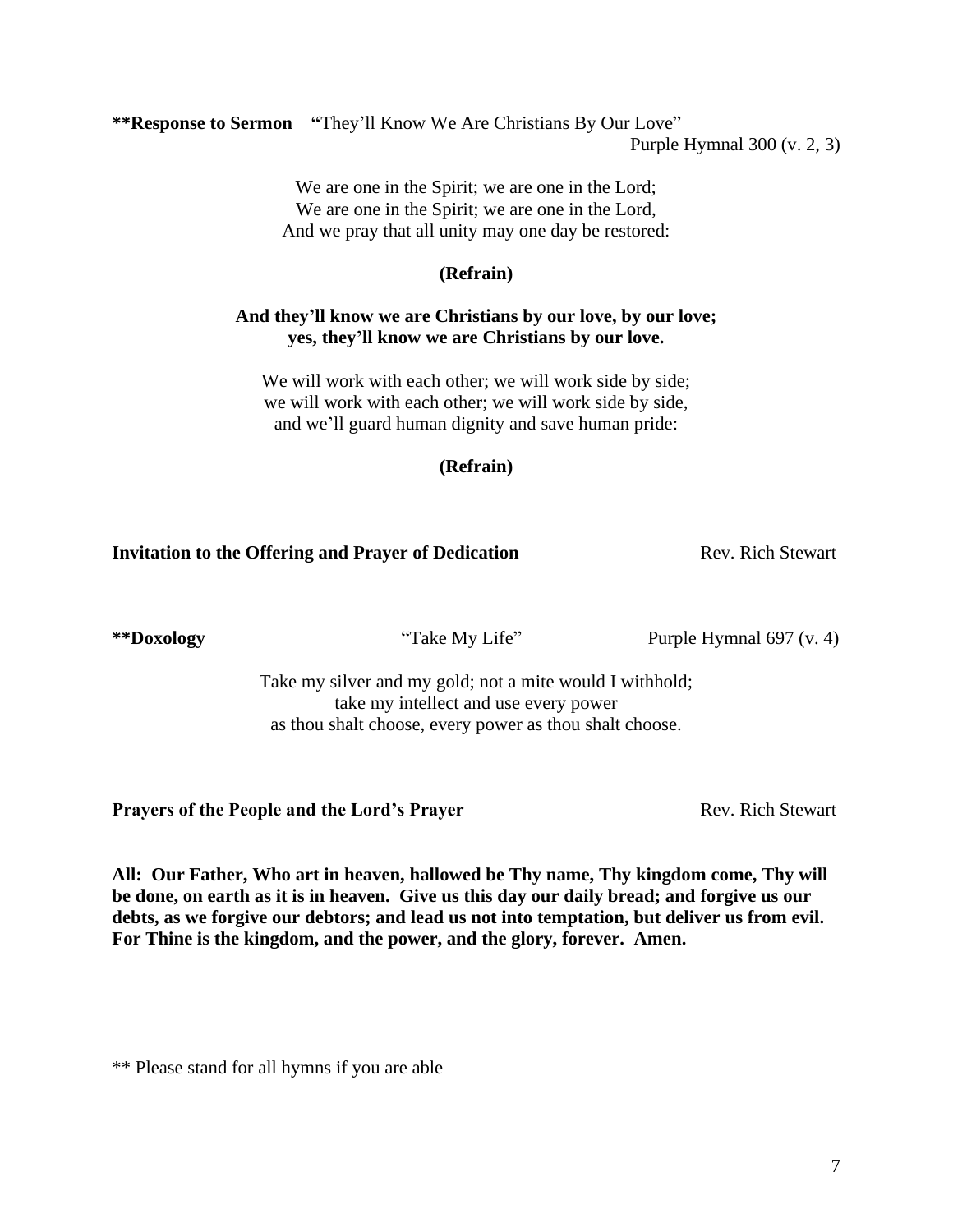| **Closing Hymn                                                 | "We Are Marching in the Light of God"                          | Purple Hymnal $853$ (v. 1) |
|----------------------------------------------------------------|----------------------------------------------------------------|----------------------------|
|                                                                | We are marching in the light of God;                           |                            |
| We are marching in the light of God.                           |                                                                |                            |
|                                                                | We are marching in the light of God;                           |                            |
|                                                                | We are marching in the light of God.                           |                            |
|                                                                | We are marching --- Oh ---we are marching in the light of God. |                            |
| We are marching --- Oh ---we are marching in the light of God. |                                                                |                            |

# \*\***Charge and Blessing Rev. Rich Stewart Rev. Rich Stewart**

Leader: And the people of God say

**People: Alleluia. Amen.**

\*\*Please stand for all hymns if you are able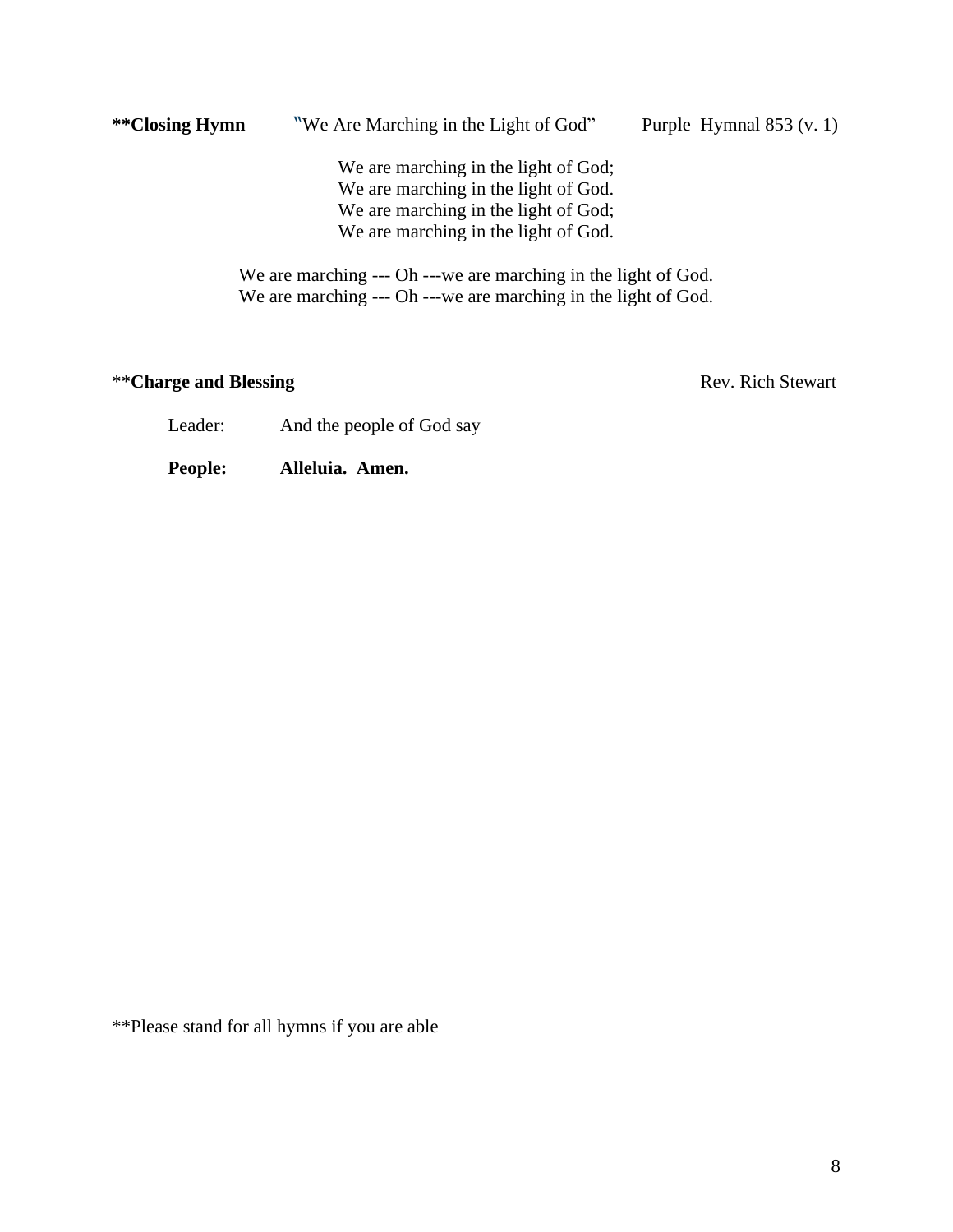#### **Biography of Today's Guest Minister, Reverend Richard Stewart**

After an upbringing that stretched from a farm in Kansas to that historic Presbyterian seminary in Princeton, NJ; Rich Stewart's career in ministry has blessed him with experience in parishes large and small, in city and countryside, in rural towns, bedroom burbs, and mountain resorts. For 24 years he was anchored (by one foot—part-time) as a rehab chaplain at the worldacclaimed Craig Hospital in metro Denver. Since June 2005, he's been trying to learn retirement, testing the patience of his wife Jo. Mercifully for her, he gets out of the house regularly, for things like pulpit supply, Presbytery's Committee on Ministry, and on-call parish response at churches that need some part-time help—most notably at Green Mountain PC, Lakewood. He's also marketing a book of highlights from his years at Craig Hospital. He and Jo now have two grandchildren, in Southern CA.



#### **Pastoral Care Representative:**

Reverend Christine Beitzel will be our pastoral care representative until a new Pastor is installed; revchrisdb@gmail.com, 562-822-3887.

#### **A General Note regarding Financial Solicitations:**

Please remember that a church leader will never directly solicit you for funds or the transfer of funds. We will only ask for your support of the church through the traditional process of filling out pledge cards and fulfilling that pledge accordingly.

#### **Office Hours:**

The Church Office is open Tuesday – Thursday from 9 a.m. to 4 p.m. (Peg and Toby normally go to lunch between 12 and 12:30 and are back by 1:30). Friday from 9 a.m.  $-12$  p.m.